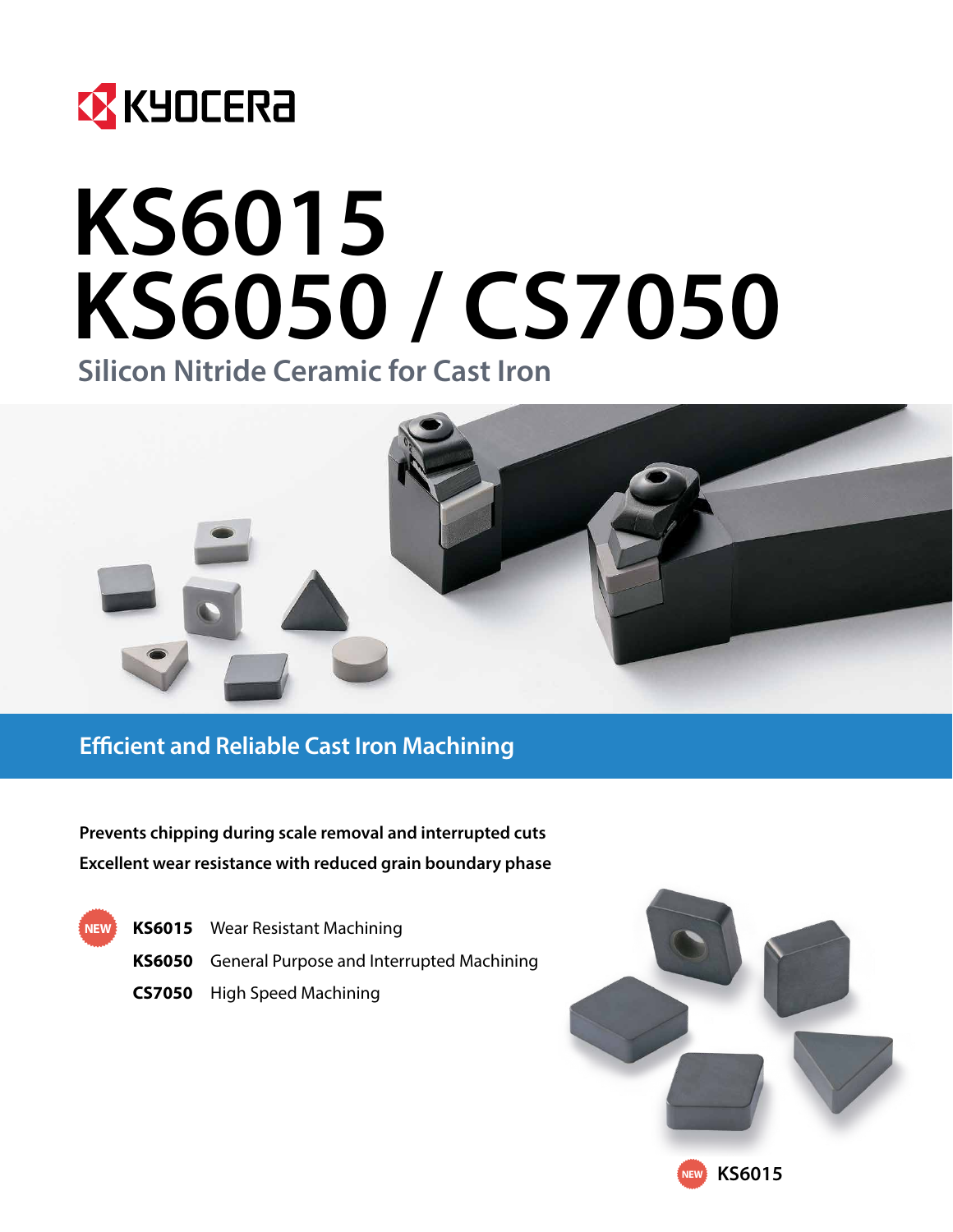

### **Crystallization of Grain Boundary Phase Provides Better Temperature Strength and Wear Resistance**

Grain Boundary Phase Comparison

- The grain boundary phase is crystallized
- Increased temperature strength prevents deterioration
- Improved thermal conductivity



- The grain boundary
- Deteriorated by softening due to high **Glass Glass** temperature





### **Cutting Edge Comparison (after 8.5 min)**





**KS6015** Competitor A (Si<sub>3</sub>N<sub>4</sub>)

### **Good Surface Condition**

Cutting Conditions:  $Vc = 1,970$  sfm, D.O.C. = 0.079",  $f = 0.012$  ipr, Dry Workpiece: NO.45





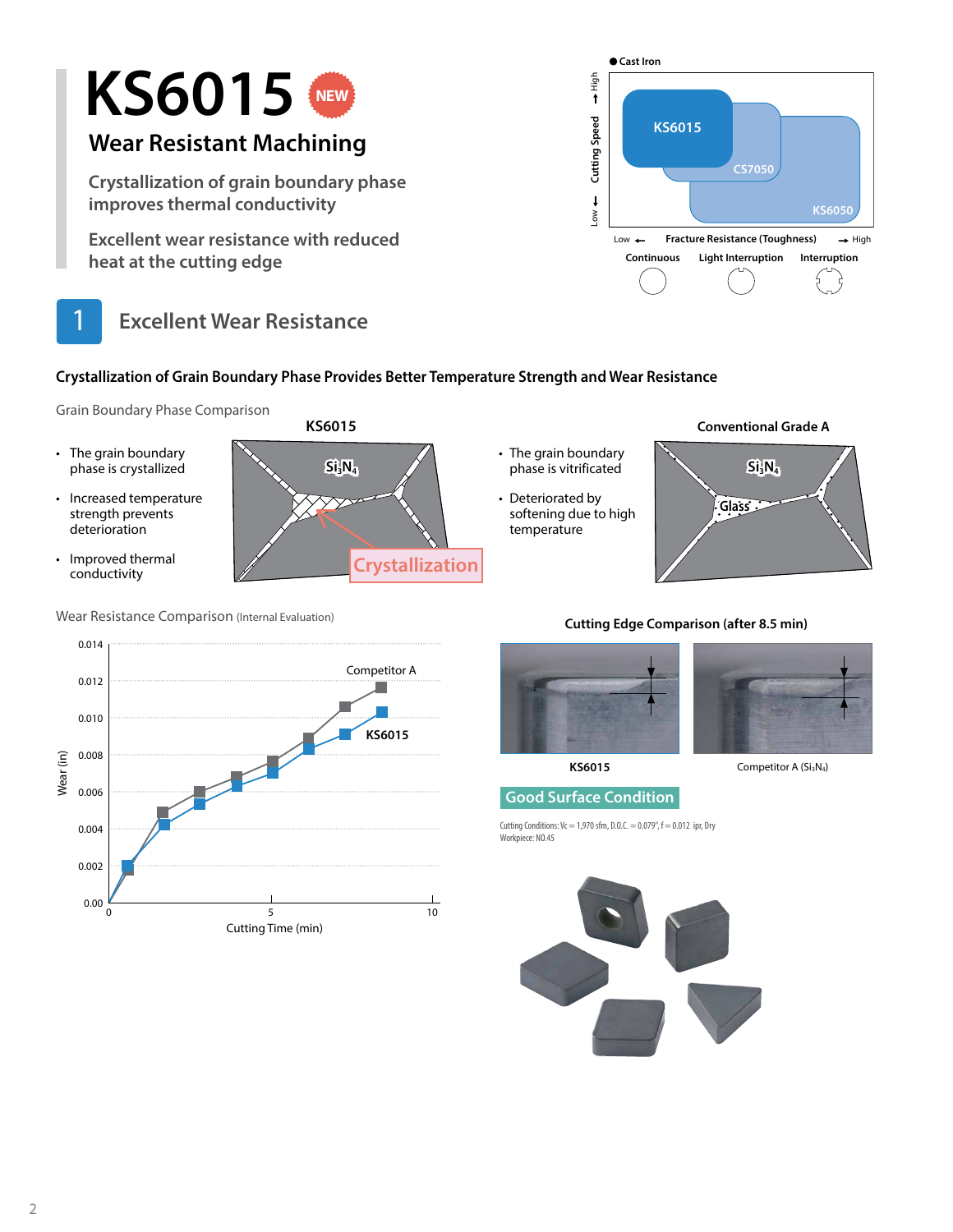## **KS6050**

### **1st Recommendation for General Purpose and Interrupted Machining**

**High fracture resistance and wear resistance by reducing the grain boundary phase and high**  aspect ratio structure of Si<sub>3</sub>N<sub>4</sub>



### **Cast Iron** Нigh Low  $\leftarrow$  Cutting Speed  $\rightarrow$  High  $\pmb{\uparrow}$ **KS6015 CS7050** Cutting Speed **Cutting Speed KS6050**  $\mathbf{t}$ **Nor** Low ← Fracture Resistance (Toughness) → High **Continuous Light Interruption Interruption**

High fracture resistance and wear resistance by reducing the grain boundary phase and high aspect ratio structure of Si<sub>3</sub>N<sub>4</sub>

Grain Boundary Phase Comparison

• Mechanical and thermal property is improved by controlling grain boundary phase

Workpiece: 65-45-12 (4-hole block)



• The grain boundary phase contained a high proportion of glass, therefore its toughness will be weakened by cutting heat





**KS6050** Competitor B 0 1.969 3.937 5.906 7.874 9.843 Cutting Length (ft) Dry Wet Cutting Conditions:  $Vc = 2,950$  sfm,  $fz = 0.020$  ipt, D.O.C. = 0.079" **KS6050 (10 Passes)** Competitor B (2 Passes)



## **CS7050 High Speed Machining**

Fracture Resistance Comparison (Internal Evaluation)

**Improved coating adhesion provides better wear resistance**

1 **For High Speed Finishing of Cast Iron**

**Silicon nitride ceramic with CVD coating**

**Ensures a higher level of productivity**